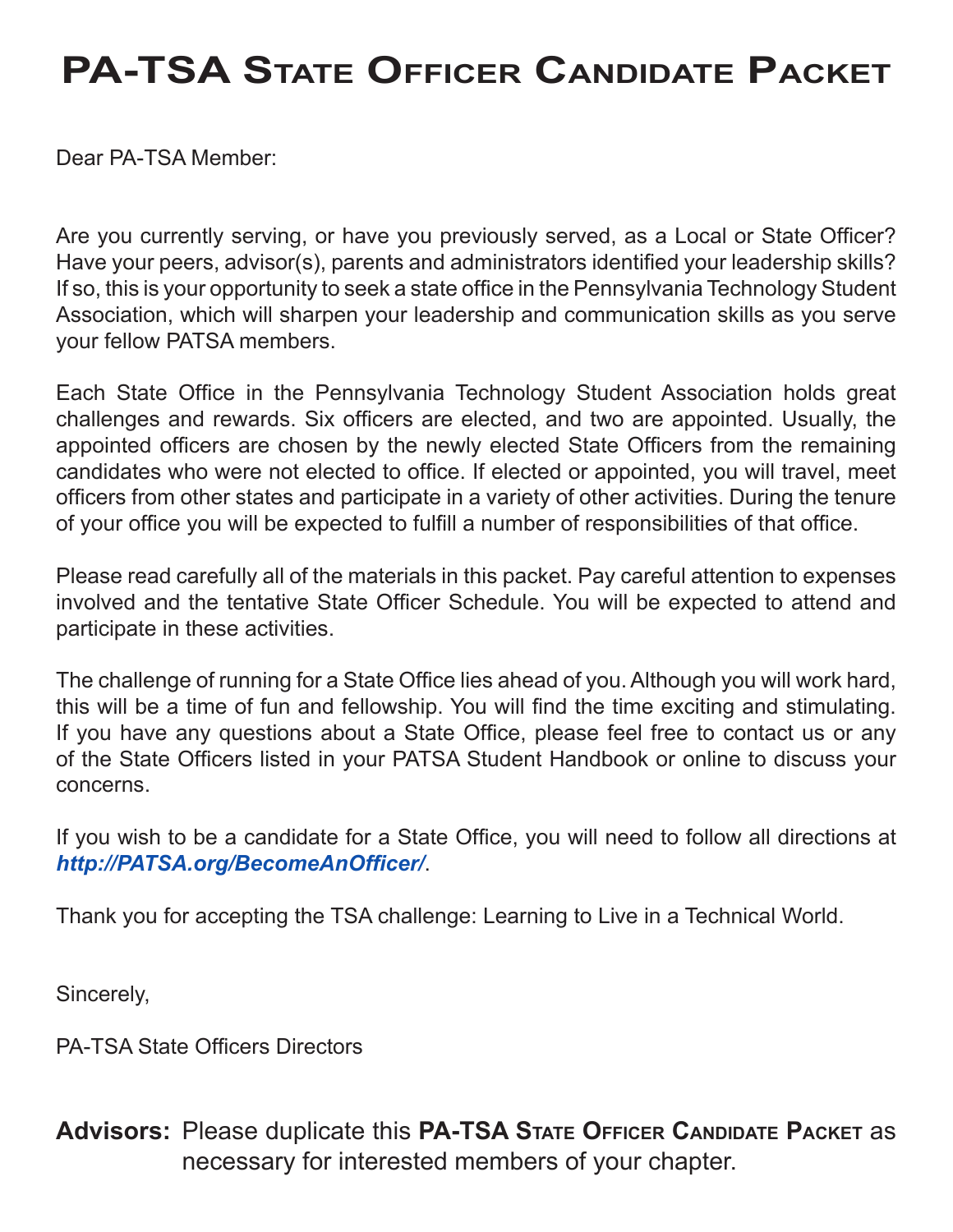# **Pennsylvania Technology Student Association State Officer Title Descriptions**

#### **President:**

The office of President is a challenging and rewarding position that all TSA members should strive for. While it is not required, it is strongly recommended that a candidate for the office of President should have previously served as another State Officer before seeking this office. The duties of the President range from establishing and running meetings, to organizing agendas, overseeing State Officer projects, and most importantly to support and motivate the activities of the State Officer delegation. Working closely with the Vice-President, a strong program of work for the year should be developed. Close communication with the State Officer advisor is also required.

#### **Vice-President:**

The office of Vice-President demands a strong leader capable of assisting the President, especially in establishing a work program for the State Officers. Other duties include membership work and welfare, assistance with overseeing State Officer projects, serving in capacities assigned by the President and, of course, leading the State Officers and meetings in case of absence of the President.

#### **Secretary:**

The office of Secretary entails one prominent responsibility that of taking minutes and notes of all PATSA meetings involving State Officers. The Secretary must keep an accurate record of each topic discussed at meetings. He/she is responsible for official communications to State Officers and others needing to know in regards to minutes, meeting dates and other pertinent information. The Secretary also becomes involved in committees and other assignments as directed by the President.

#### **Treasurer:**

The office of Treasurer has the duty of keeping the State Officers and membership abreast of the financial status of the organization. He/she is largely responsible for overseeing the budget of the State Officers. It is also the responsibility of the Treasurer to oversee the fundraising of the National Service Project and other fundraising activities of the State Officers. The Treasurer also becomes involved in committees and other assignments as directed by the President.

### **Reporter:**

The office of Reporter has the responsibility to keep the State and Nation abreast of our organization's activities. The biggest responsibility is to oversee the production of the PA-POST, the state newspaper. This responsibility involves article assignments, page preparation and coordination of production and distribution with the Board of Directors' assigned coordinator. The Reporter should also contact the media for PATSA publicity and submit articles to the School Scene, the National TSA newspaper. The Reporter also becomes involved in other committees and assignments as directed by the President.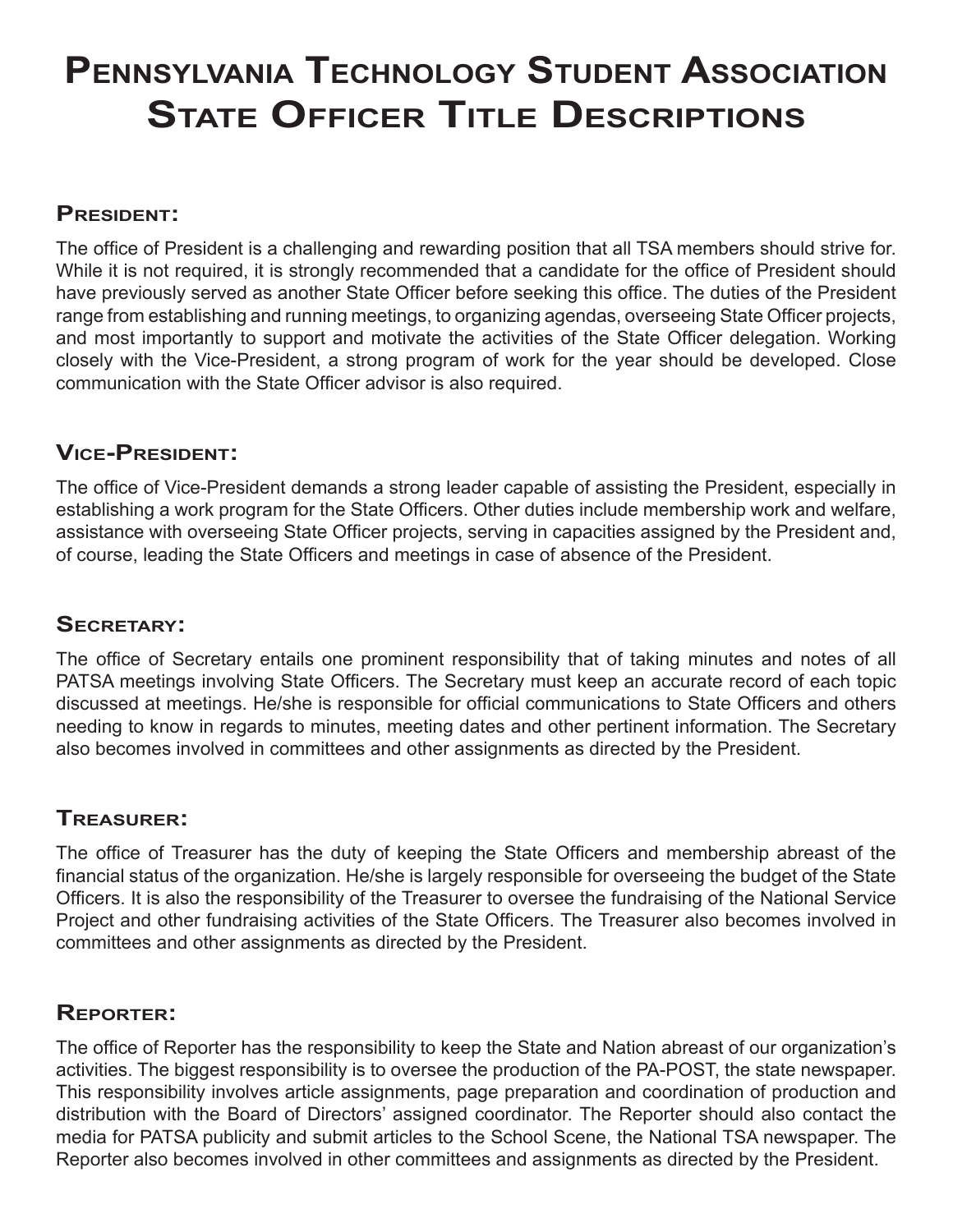#### **Sergeant-at-Arms:**

The responsibility of the Sergeant-at-Arms is to see that the meeting place is properly prepared and suitable. This includes the meeting decorum and symbol placement, if applicable. The Sergeant-at-Arms also acts as the greeter and doorkeeper at all meetings. This is especially significant in interviews for office appointment and candidate speeches at delegation meetings at the National Conference. The Sergeant-at-Arms also becomes involved in committees and assignments as directed by the President

#### **Parliamentarian** *(appointed office)***:**

The primary duty of the Parliamentarian is to see that all meetings follow Robert's Rules of Order. Other duties are usually assigned by the President and may include such things as assistance with preparing visuals and other items for the PATSA State Conference and/or chairing a committee.

#### **Historian** *(appointed office)***:**

The primary duty of the Historian is to see that up-to-date information is properly kept in the PA-TSA State Archives. He/she is usually responsible for overseeing the production of a video and other visuals for the PA-TSA State Conference. He/she should also submit a written summary of the year that reflects the impact of the year in the history of PA-TSA. As with the other officers, the Historian becomes involved in other assignments as directed by the President.

*All State Officers, elected or appointed, are expected to be very familiar with the duties of their office by the beginning of September following their installation to office, which includes memorization of their duties and the procedure of opening and closing ceremonies. Each officer will be expected to contribute articles to the PAPOST as assigned by the Reporter, perform assignments from the President and the Advisor and follow the PATSA State Officer Schedule for the year.*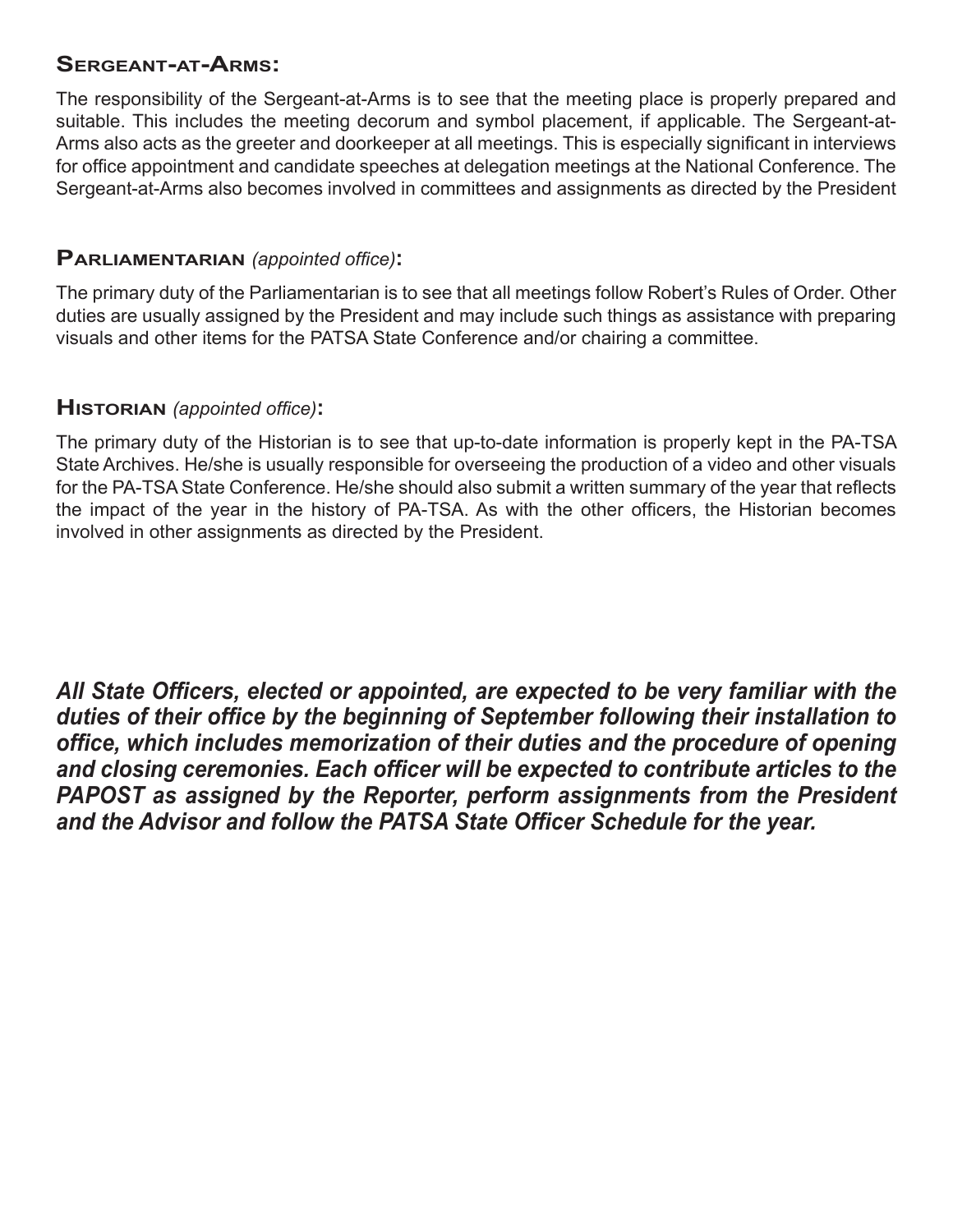# **Candidate Campaign Procedures**

#### I. Campaign Poster

 Each candidate is permitted to display *ONE* 11" x 17" poster. The poster will be hung in a designated location at the PA-TSA State Conference site. The poster will follow the Safety Illustration guidelines. No other items may be displayed by the candidate.

#### II. Candidate Handout

 Each candidate will be limited to business card size handouts *(2" x 3-1/2")* to conference attendees. No other handout material will be permitted. Handouts may be handed out only at the opening session or on a direct one to one basis. They may not be placed in or around the resort, including under or on hotel room doors.

#### III. Campaigning

Candidates are restricted from discussing other candidates while campaigning or speaking. Each candidate will direct all issues of the campaign to his/her position only. Each candidate should have a campaign manager who assists in keeping the premises cleared of all discarded campaign handouts.

### **Election Procedures**

#### I. Rules

- A. Each chapter present has two votes.
- B. Voting is by closed ballot.
- C. There will be no nominations from the floor.
- D. If a delegate wishes to abstain from voting for a candidate, he/she shall leave it blank.
- E. If more than one check is made for an office, that vote is void.
- F. There will be at least two tellers appointed prior to the vote to oversee the counting. Tellers may *NOT* be voting delegates.
- G. In the event of a tie, the President's vote will be counted.

#### II. Procedures

- A. Each candidate will be given the opportunity to present a brief speech to the delegates on Thursday evening.
- B. After all candidates have spoken, there will be a question and answer session.
- C. The votes will be counted and results will be presented at the Business Meeting on Friday.
- D. In the event that a Run-Off is needed, it will take place during the Friday Business Meeting.
- E. The Business Meeting will continue until final results for all State Offices can be announced.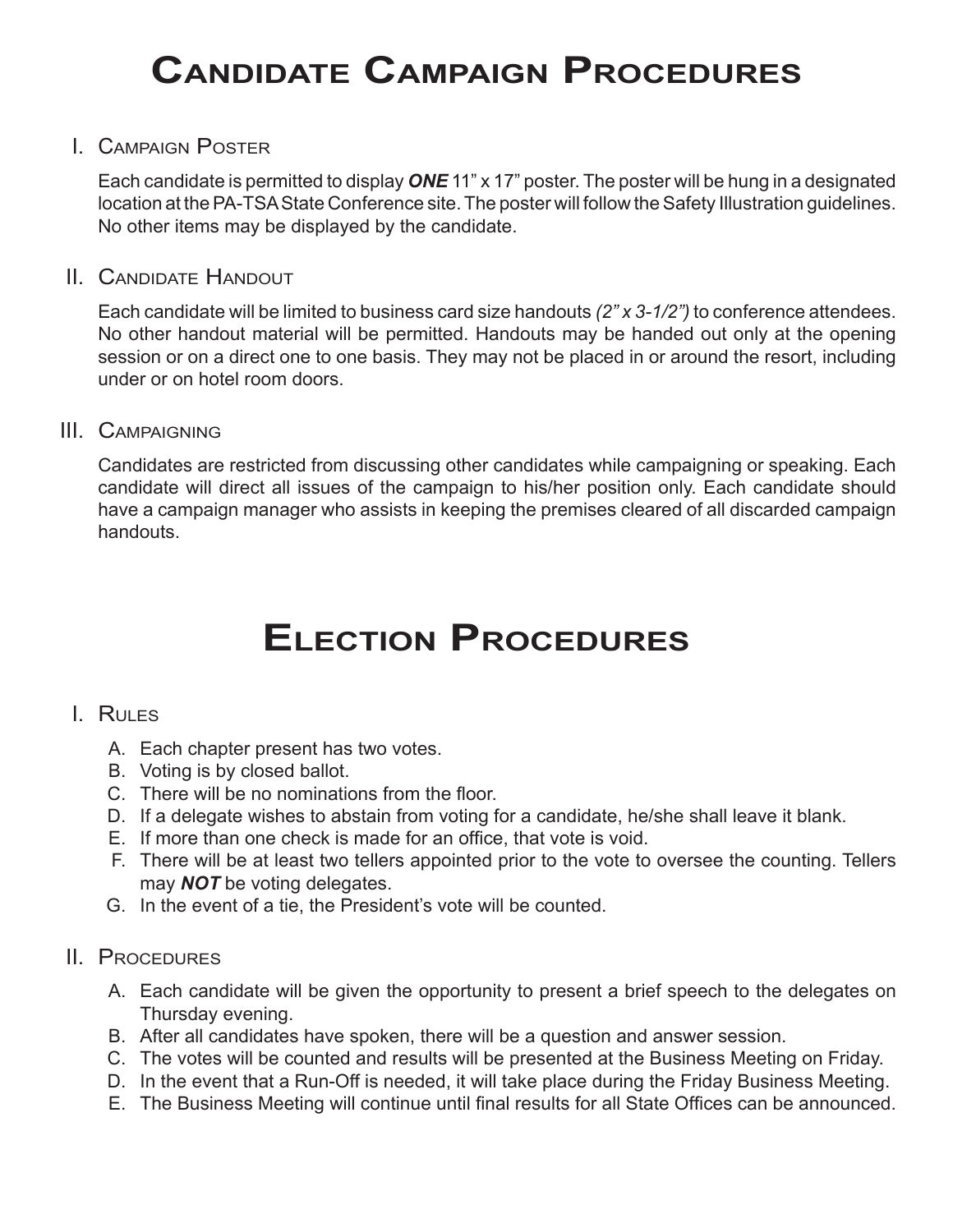# **State Officer Candidate Schedule**

#### **APRIL**

- PA-TSA State Conference Seven Springs Mountain Resort, Champion, PA
- Attend all candidate meetings as indicated in the program.
- Be present at the delegate seating, all business meetings and, if elected or appointed, the Installation Ceremony.

#### *If Elected or Appointed —*

#### June

• Attend the TSA National Conference and enroll in the Leadership sessions provided by National TSA.

#### July

- Required attendance at the PA-TSA State Leadership Conference held in July at various locations.
- Lodging and meal expenses paid by PA-TSA for the PA-TSA State Leadership Conference.

#### **A**ugust

- Required attendance at a PA-TSA sponsored leadership training weekend (usually Friday, Saturday and Sunday).
- Expenses and travel paid by PA-TSA.
- This weekend is used for leadership training and planning for the year.

#### September / October

- Attend a State Officer planning meeting as established by the officers.
- Travel arranged individually.
- No expenses paid.

#### November / December

- Technology & Engineering Education Association of Pennsylvania Annual Conference on the first Thursday and Friday of November.
- Attend both days to assist in display booth and special interest session presentations.
- Transportation and meals arranged and paid individually. Registration fee paid by PA-TSA.
- You may be asked to attend the PSTA (Pennsylvania Science Teachers Association) conference held in State College, PA, for a day.

#### **JANUARY**

- State Officer planning meeting in final preparation for the PA-TSA State Conference usually in Harrisburg, PA.
- Travel arranged and paid individually.
- On site meal paid by PA-TSA.
- May have to attend a regional conference, if available.